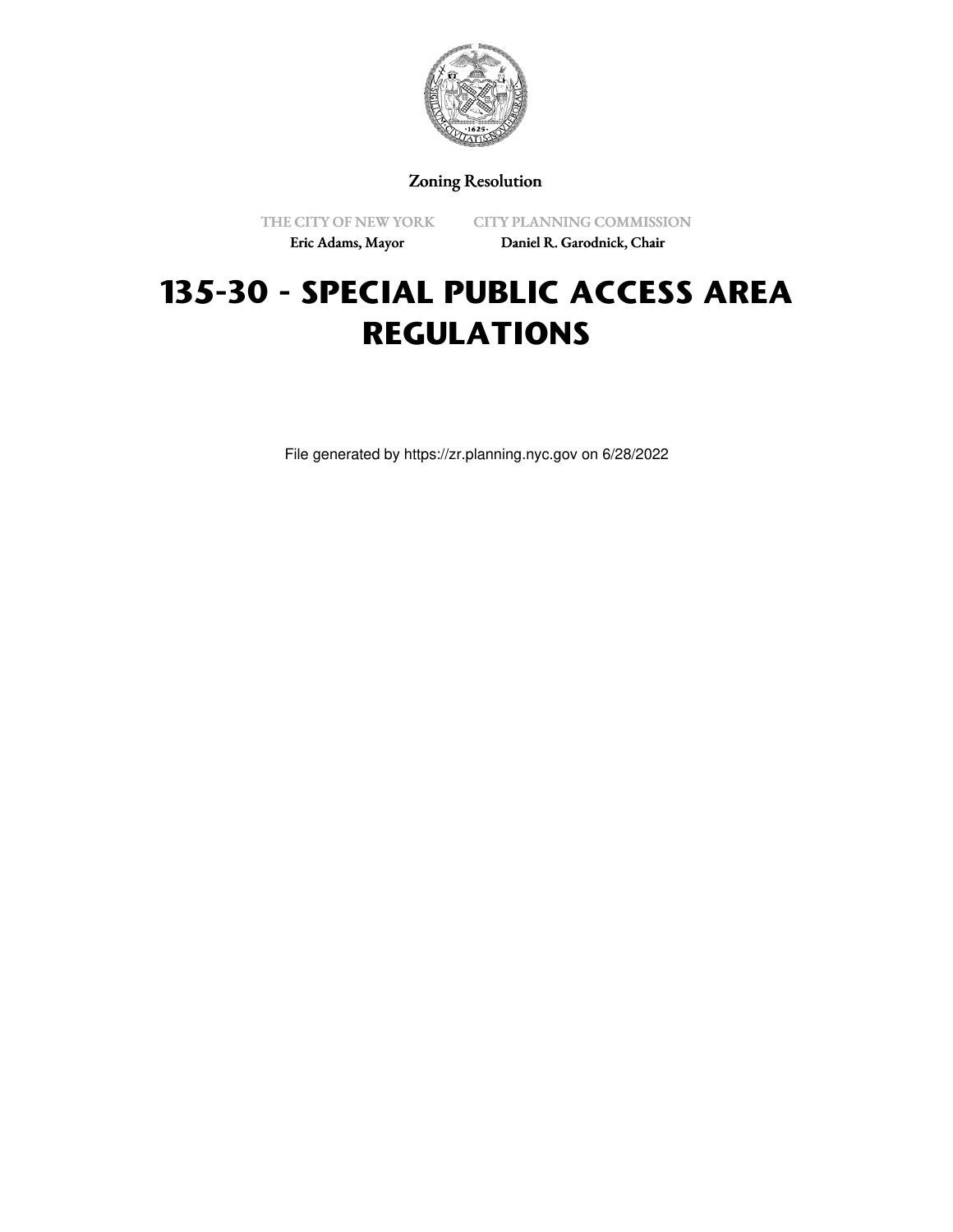LAST AMENDED

## **135-31 - Special Visual Corridor Requirements**

## LAST AMENDED

Within the #Special Bay Street Corridor District#, visual corridors shall be provided east of Bay Street, prolonging Swan Street, Clinton Street, and Grant Street, as shown on Map 2 in the Appendix to this Chapter. The location of the visual corridor prolonging Grant Street may be located anywhere within the flexible location designated on Map 2.

## (a) General Requirements

The boundaries of visual corridors shall be considered #street lines# for the purposes of applying the #use#, #bulk# and parking provisions of this Resolution, except that such portion of the #zoning lot#:

- (1) shall continue to generate #floor area# ;
- (2) may be included for the purposes of calculating #lot coverage# ; and
- (3) shall be permitted to accommodate open, unscreened, tandem (one behind the other) #accessory# off-street parking spaces, provided that any such parking spaces are provided in accordance with DOT standards for onstreet parking.

Such visual corridors shall be a minimum of 60 feet wide and shall be improved in accordance with paragraph (b) of this Section

(b) Required improvements

All required visual corridors shall be improved as follows:

- (1) Where a visual corridor is utilized to provide access to #accessory# off-street parking, such visual corridor shall be improved to the minimum Department of Transportation (DOT) standards for public #streets#, from its intersection with Bay Street to at least the curb cut provided to such #accessory# off-street parking, or as deep as necessary to accommodate any parking located on the visual corridor, as applicable. Any remaining portion of the visual corridor may be improved in accordance with the standards in paragraph (b)(2)(ii) of this Section.
- (2) Where a visual corridor does not provide access to #accessory# off-street parking, such visual corridors, may either:
	- (i) be improved to the minimum DOT standards for public #streets#; or
	- (ii) be improved to provide an open area, as follows:
		- (a) a minimum of 20 percent of the open area shall be planted with any combination of perennials, annuals, decorative grasses, shrubs or trees in planting beds, raised planting beds or planter boxes. Such planting bed shall extend to a depth of at least three feet, inclusive of any structure containing the planted material, and any individual planted area shall have a width of at least